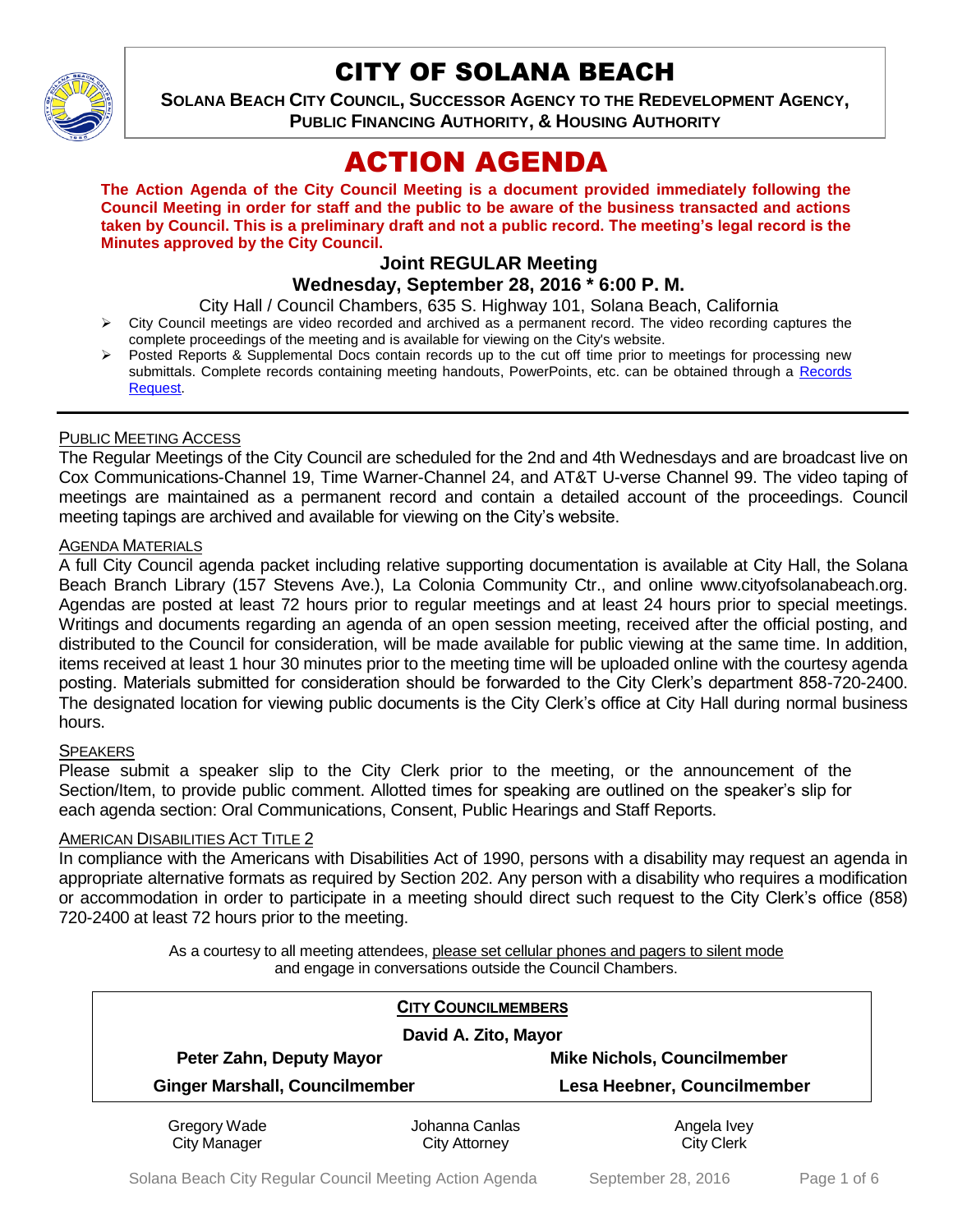### SPEAKERS:

Please submit your speaker slip to the City Clerk prior to the meeting or the announcement of the Item. Allotted times for speaking are outlined on the speaker's slip for Oral Communications, Consent, Public Hearings and Staff Reports.

#### READING OF ORDINANCES AND RESOLUTIONS:

Pursuant to Solana Beach Municipal Code Section 2.04.460, at the time of introduction or adoption of an ordinance or adoption of a resolution, the same shall not be read in full unless after the reading of the title, further reading is requested by a member of the Council. If any Councilmember so requests, the ordinance or resolution shall be read in full. In the absence of such a request, this section shall constitute a waiver by the council of such reading.

## **CALL TO ORDER AND ROLL CALL:**

**CLOSED SESSION REPORT:** (when applicable)

# **FLAG SALUTE:**

## **APPROVAL OF AGENDA: COUNCIL ACTION: Approved 5/0**

### **ORAL COMMUNICATIONS:**

This portion of the agenda provides an opportunity for members of the public to address the City Council on items relating to City business and not appearing on today's agenda by submitting a speaker slip (located on the back table) to the City Clerk. Comments relating to items on this evening's agenda are taken at the time the items are heard. Pursuant to the Brown Act, no action shall be taken by the City Council on public comment items. Council may refer items to the City Manager for placement on a future agenda. The maximum time allotted for each presentation is THREE MINUTES (SBMC 2.04.190). Please be aware of the timer light on the Council Dais.

### **COUNCIL COMMUNITY ANNOUNCEMENTS / COMMENTARY:**

*An opportunity for City Council to make brief announcements or report on their activities. These items are not agendized for official City business with no action or substantive discussion.* 

### *Agenda Items are listed in the order they were heard.*

### **A. CONSENT CALENDAR:** (Action Items) (A.1. - A.2.)

Items listed on the Consent Calendar are to be acted in a single action of the City Council unless pulled for discussion. Any member of the public may address the City Council on an item of concern by submitting to the City Clerk a speaker slip (located on the back table) before the Consent Calendar is addressed. Those items removed from the Consent Calendar by a member of the Council will be trailed to the end of the agenda, while Consent Calendar items removed by the public will be discussed immediately after approval of the Consent Calendar.

### **A.1. Register Of Demands.** (File 0300-30)

### Recommendation: That the City Council

1. Ratify the list of demands for August 27, 2016 through September 9, 2016. **COUNCIL ACTION: Approved 5/0**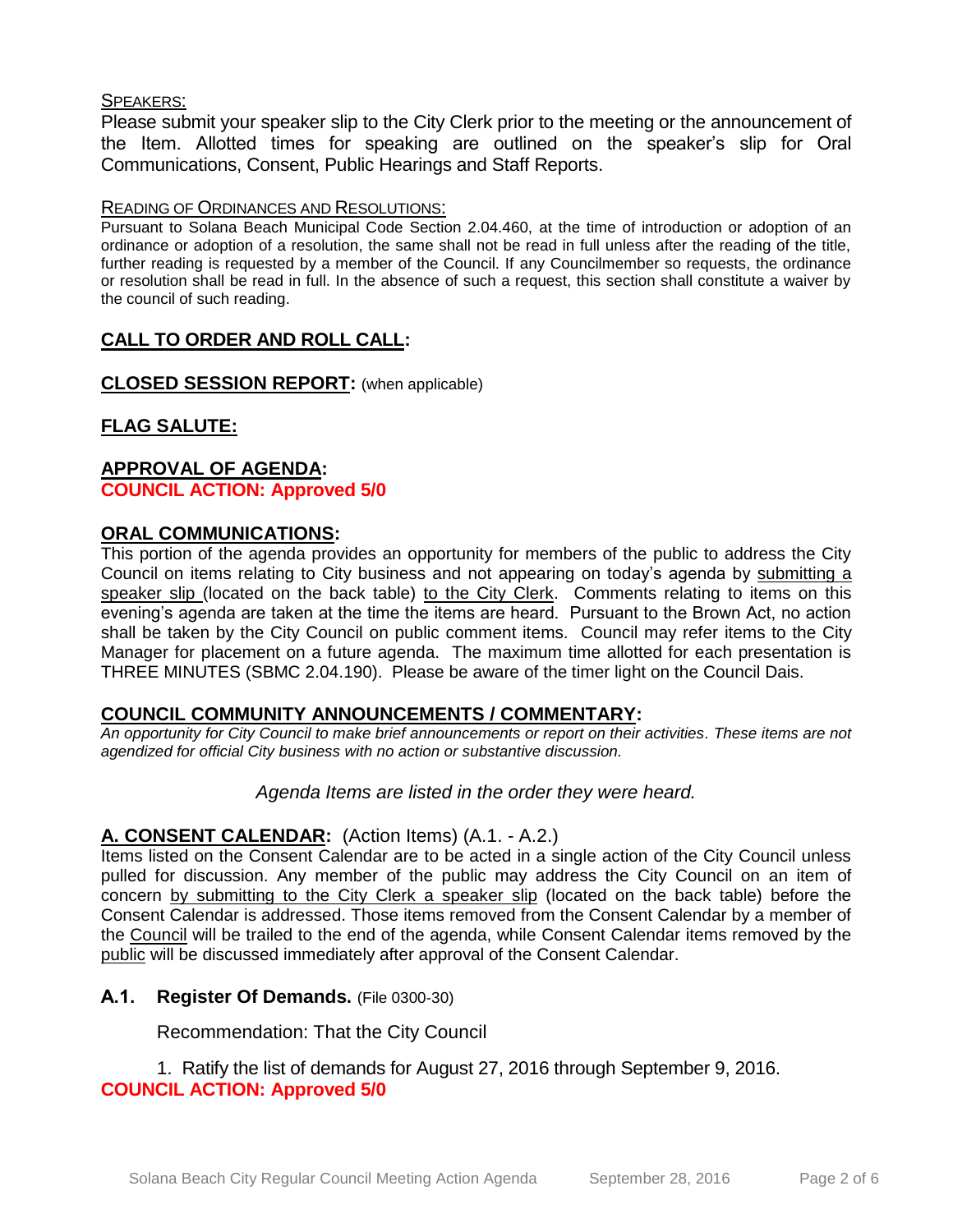## **A.2. General Fund Adopted Budget for Fiscal Year 2016-2017 Changes.** (File 0330-30)

Recommendation: That the City Council

1. Receive the report listing changes made to the Fiscal Year 2016-2017 General Fund Adopted Budget.

#### [Item A.2. Report \(click here\)](https://solanabeach.govoffice3.com/vertical/Sites/%7B840804C2-F869-4904-9AE3-720581350CE7%7D/uploads/Item_A.2._Report_(click_here)_09-28-16.PDF)

*Posted Reports & Supplemental Docs contain records up to the cut off time, prior to the start of the meeting, for processing new submittals. The final official record containing handouts, PowerPoints, etc. can be obtained through a Records Request to the City Clerk's Office.* **COUNCIL ACTION: Approved 5/0**

### **C.1. State / Legislative Budget Update.** (File 0150-30) **Presentation**

Recommendation: That the City Council

1. Receive Assembly Speaker Emeritus Atkins' address and legislative update and provide comment and feedback as desired.

#### [Item C.1. Report \(click here\)](https://solanabeach.govoffice3.com/vertical/Sites/%7B840804C2-F869-4904-9AE3-720581350CE7%7D/uploads/Item_C.1._Report_(click_here)_09-28-16.pdf)

*Posted Reports & Supplemental Docs contain records up to the cut off time, prior to the start of the meeting, for processing new submittals. The final official record containing handouts, PowerPoints, etc. can be obtained through a Records Request to the City Clerk's Office.*

## **C.3. North County Transit District Request for Proposals (RFP) Solana Beach Train Station Joint Development Status Update** (File 0150-75) **Presentation**

Recommendation: That the City Council

1. Receive the information on the proposed conceptual design and provide direction to City staff as may be needed.

#### [Item C.3. Report \(click here\)](https://solanabeach.govoffice3.com/vertical/Sites/%7B840804C2-F869-4904-9AE3-720581350CE7%7D/uploads/Item_C.3._Report_(click_here)_09-28-2016.PDF)

*Posted Reports & Supplemental Docs contain records up to the cut off time, prior to the start of the meeting, for processing new submittals. The final official record containing handouts, PowerPoints, etc. can be obtained through a Records Request to the City Clerk's Office.*

## **B. PUBLIC HEARINGS:** (B.1. – B.2.)

This portion of the agenda provides citizens an opportunity to express their views on a specific issue as required by law after proper noticing by submitting a speaker slip (located on the back table) to the City Clerk. After considering all of the evidence, including written materials and oral testimony, the City Council must make a decision supported by findings and the findings must be supported by substantial evidence in the record. An applicant or designees for a private development/business project, for which the public hearing is being held, is allotted a total of fifteen minutes to speak, as per SBMC 2.04.210. A portion of the fifteen minutes may be saved to respond to those who speak in opposition. All other speakers have three minutes each. Please be aware of the timer light on the Council Dais.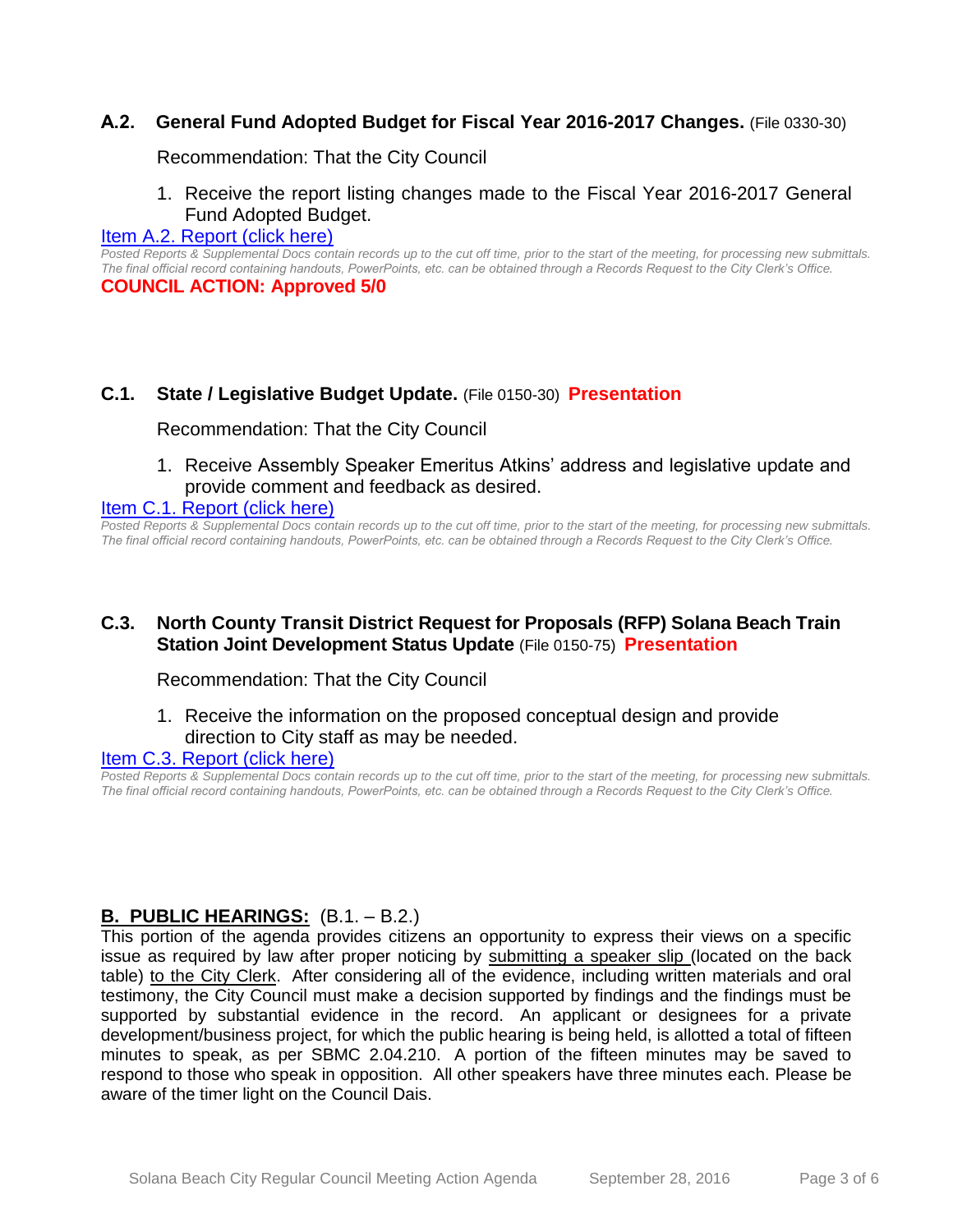## **B.1. Public Hearing: 200 Marine View Ave., Applicants: Verizon Wireless, Case 17- 16-19.** (File 0610-60)

Recommendation: Because the Act mandates that the project be approved, Staff recommends that the City Council:

- 1. Conduct the Public Hearing: Open the Public Hearing, Report Council disclosures, Receive public testimony, Close the Public Hearing.
- 2. Find the project exempt from the California Environmental Quality Act pursuant to Section 15301 of the State CEQA Guidelines; and
- 3. Adopt **Resolution 2016-109** conditionally approving a CUP to modify an existing WCF located on the existing residence at 200 Marine View Avenue as mandated by the Section 6409(a) of the Middle Class Tax Relief and Job Creation Act of 2012.

#### [Item B.1. Report \(click here\)](https://solanabeach.govoffice3.com/vertical/Sites/%7B840804C2-F869-4904-9AE3-720581350CE7%7D/uploads/Item_B.1._Report_(click_here)_09-28-16.PDF) [B.1. Updated Report #1](https://solanabeach.govoffice3.com/vertical/Sites/%7B840804C2-F869-4904-9AE3-720581350CE7%7D/uploads/B.1._Updated_Report_1_09-28-16.pdf)

*Posted Reports & Supplemental Docs contain records up to the cut off time, prior to the start of the meeting, for processing new submittals. The final official record containing handouts, PowerPoints, etc. can be obtained through a Records Request to the City Clerk's Office.*

**COUNCIL ACTION: Approved 5/0 to close the public hearing. COUNCIL ACTION: Approved 5/0**

**B.2. Public Hearing: Partial Street Vacation of El Viento and North Granados Avenue.** (File 0820-73)

Recommendation: That the City Council

- 1. Conduct the Public Hearing: Open the public hearing, report Council disclosures, receive public testimony and close the public hearing.
- 2. Adopt **Resolution 2016-120**:
	- a. Approving that the portion of the public street right-of-way described and shown on Exhibits A, B, C and D of Resolution 2016-120 shall be vacated.
	- b. Approving that there is reserved and excepted from this vacation a water facilities easement in favor of Santa Fe Irrigation District as described and shown on Exhibits A and B of Resolution 2016-120.
	- c. Authorizing the City Clerk to certify a copy of this resolution and have it recorded at the County of San Diego Recorder in accordance with Section 8325 of the Streets and Highway Code.

[Item B.2. Report \(click here\)](https://solanabeach.govoffice3.com/vertical/Sites/%7B840804C2-F869-4904-9AE3-720581350CE7%7D/uploads/Item_B.2._Report_(click_here)_09-28-16.PDF) [B.2. Updated Report #1](https://solanabeach.govoffice3.com/vertical/Sites/%7B840804C2-F869-4904-9AE3-720581350CE7%7D/uploads/B.2._Updated_Report_1_09-28-16.pdf)

*Posted Reports & Supplemental Docs contain records up to the cut off time, prior to the start of the meeting, for processing new submittals. The final official record containing handouts, PowerPoints, etc. can be obtained through a Records Request to the City Clerk's Office.* **COUNCIL ACTION: Approved 4/0/1 to close the public hearing (Recused: Nichols) COUNCIL ACTION: Approved 4/0/1 (Recused: Nichols)**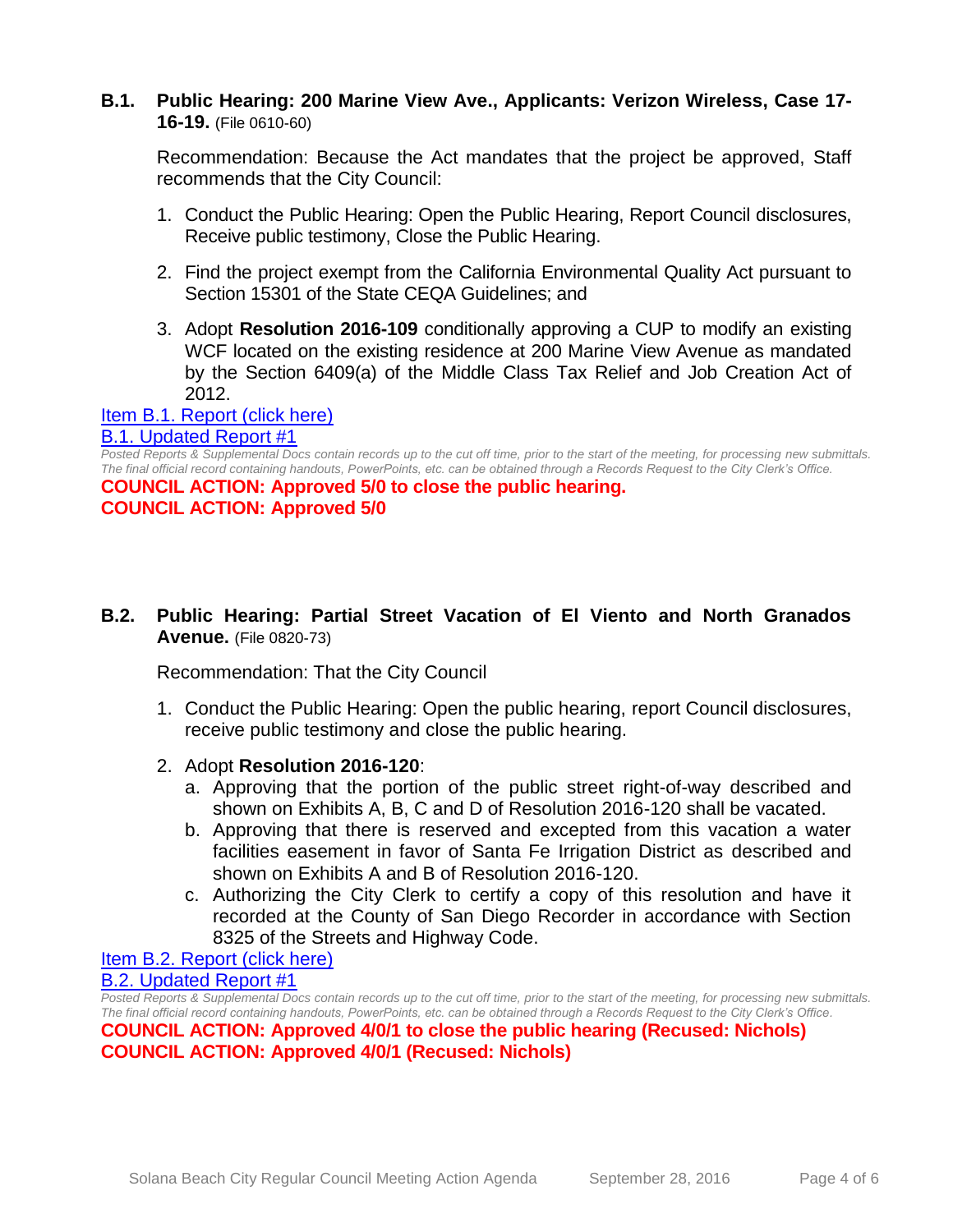# **C.2. Breeder's Cup Presentation.** (File 0150-85) **Presentation**

### Recommendation: That the City Council

## 1. Receive the report and presentation on the 2017 World Championship Breeders' Cup and provide direction and feedback to Staff.

#### [Item C.2. Report \(click here\)](https://solanabeach.govoffice3.com/vertical/Sites/%7B840804C2-F869-4904-9AE3-720581350CE7%7D/uploads/Item_C.2._Report_(click_here)_09-28-16.pdf)

*Posted Reports & Supplemental Docs contain records up to the cut off time, prior to the start of the meeting, for processing new submittals. The final official record containing handouts, PowerPoints, etc. can be obtained through a Records Request to the City Clerk's Office.*

## **WORKPLAN COMMENTS:**

*Adopted June 8, 2016*

## **COMPENSATION & REIMBURSEMENT DISCLOSURE:**

GC: Article 2.3. Compensation: 53232.3. (a) Reimbursable expenses shall include, but not be limited to, meals, lodging, and travel. 53232.3 (d) Members of a legislative body shall provide brief reports on meetings attended at the expense of the local agency at the next regular meeting of the legislative body.

## **COUNCIL COMMITTEE REPORTS:**

### **Regional Committees: (outside agencies, appointed by this Council)**

- a. City Selection Committee (meets twice a year) Nichols, Zahn (alternate).
- b. County Service Area 17 Zahn, Marshall (alternate).
- c. Escondido Creek Watershed Authority Marshall/Staff (no alternate).
- d. League of Ca. Cities' San Diego County Executive Committee Nichols, Zahn (alternate) and any subcommittees.
- e. League of Ca. Cities' Local Legislative Committee Nichols, Zahn (alternate).
- f. League of Ca. Cities' Coastal Cities Issues Group (CCIG) Nichols, Heebner (alternate).
- g. North County Dispatch JPA Zahn, Nichols (alternate).
- h. North County Transit District Nichols, Heebner  $(1<sup>st</sup>$  alternate)
- i. Regional Solid Waste Association (RSWA) Nichols, Zahn (alternate).
- j. SANDAG Heebner (Primary), Nichols (1<sup>st</sup> alternate), Zito (2<sup>nd</sup> alternate) and any subcommittees.
- k. SANDAG Shoreline Preservation Committee Nichols, Heebner (alternate).
- l. San Dieguito River Valley JPA Zito, Zahn (alternate).
- m. San Elijo JPA Marshall, Zito (both primary members) (no alternates).
- n. 22<sup>nd</sup> Agricultural District Association Community Relations Committee Heebner, Nichols.

#### **Standing Committees: (All Primary Members)** *(Permanent Committees)*

- a. Business Liaison Committee Zito, Zahn.
- b. Highway 101 / Cedros Ave. Development Committee Heebner, Nichols.
- c. I-5 Construction Committee Heebner, Zito.
- d. Parks and Recreation Committee Heebner, Nichols.
- e. Public Arts Committee Nichols, Zito.
- f. School Relations Committee Marshall, Zahn.

## **ADJOURN:**